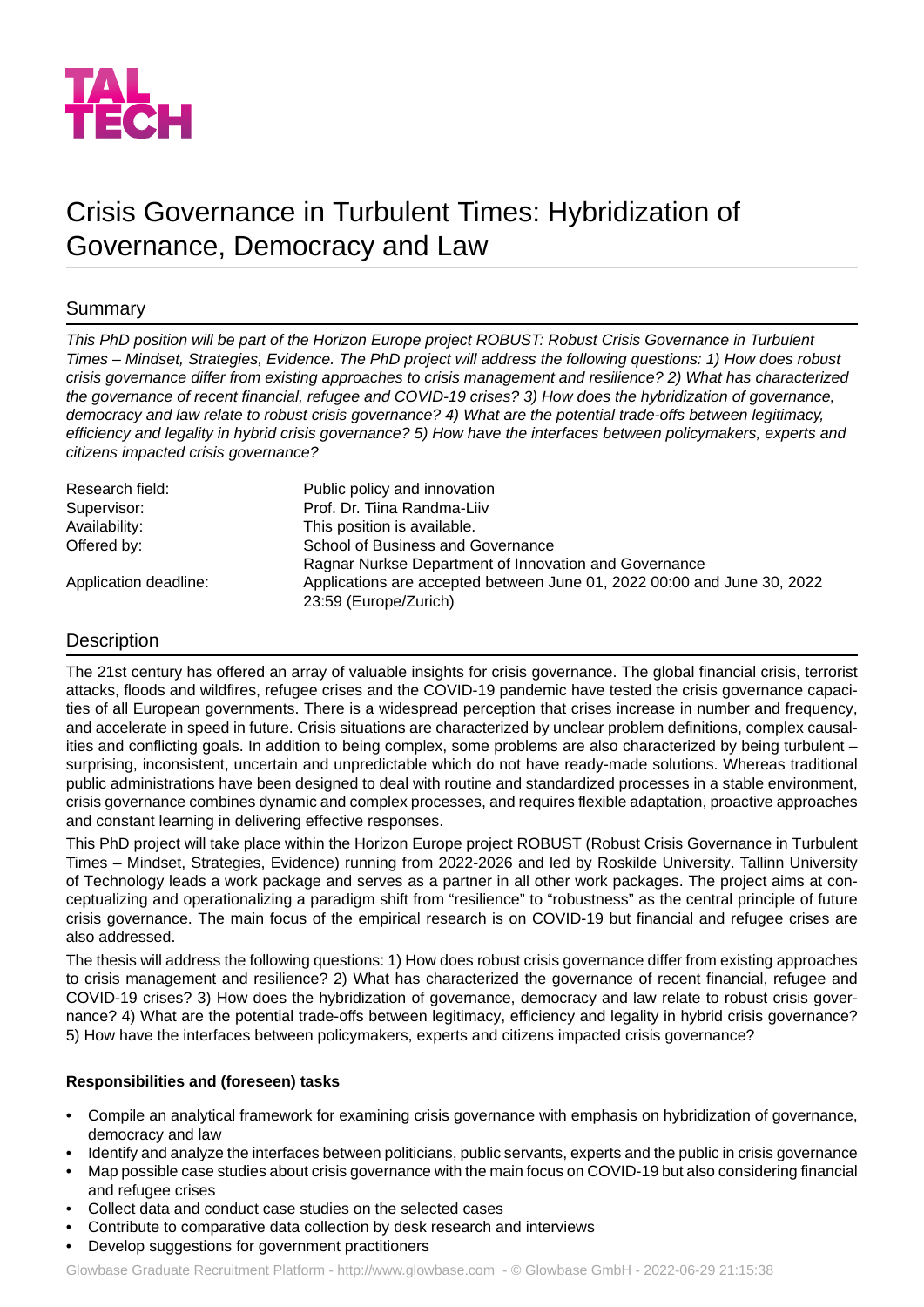

- Contribute to the organization of research and practitioner workshops where project findings are presented
- Lead and contribute to academic articles

## **Applicants should fulfil the following requirements:**

- a Master's degree in social sciences (preferably in public administration, political science or sociology)
- an explicit interest in the topic of the position
- excellent command of English
- strong and demonstrable writing and analytical skills
- capacity to work both as an independent researcher and as part of an international team
- capacity and willingness to provide assistance in organizational tasks relevant to the project

The candidate should submit a research plan for the topic, including the overall research strategy. The candidate can expand on the listed research questions and tasks, and propose theoretical lenses to be used.

#### **We offer:**

- 4-year PhD position in one of the largest, most internationalized and leading social science research centers in Estonia with a large portfolio of ongoing cross-European and national projects on public administration, digital governance and innovation studies.
- An opportunity to work closely with Europe's prominent scholars within the Horizon Europe project ROBUST (Robust Crisis Governance in Turbulent Times – Mindset, Strategies, Evidence.
- Opportunities for conference visits, research stays and networking with globally leading universities and research centers in the fields of public administration, innovation studies and digital government.
- The PhD position guarantees a monthly net income of at least 1180 EUR and Estonian national health insurance.

#### **About the department**

The Ragnar Nurkse Department of Innovation and Governance (RND) is an interdisciplinary research center of Tallinn University of Technology that focuses on socially relevant and future-oriented research and teaching on:

- models and practices of governance and public administration
- fiscal governance and fiscal bureaucracies
- e-governance and digital transformation of societies: datafication, public services and state-citizen relations in the digital era, smart cities and digital public services and cross-border collaboration
- P2P technologies, its' governance and potential new production models
- science and innovation policies and its' management
- philosophy and ethics of science and technology.

RND is a highly internationalized department and engages some of the top international thinkers and researchers in its research fields. Next to a fully English taught PhD degree it offers a MA degree in Technology Governance and Digital Transformations, and a unique Erasmus Mundus joint MSc programme in Public Sector Innovation and e-Governance in cooperation with KU Leuven (Belgium) and University of Münster (Germany). RND and its staff have coordinated or been involved in a multitude of international research projects with the EU (INTERREG, COST, FP7, Horizon2020), UN (UNDP), OECD (SIGMA), INET, and have participated in various European Commission working groups (the EU's Lisbon Agenda Group, Expert Group on Managing Risks in Public Technology Procurement, Expert Group on Public Sector Innovation). Recently RND initiated a major, 32 MEUR international R&D project on Smart Cities (FinestTwins). RND is also engaged in several international associations, such as the European Master in Public Administration program (EMPA), European Inter-University Association on Society, Science and Technology (ESST), and the European Group for Public Administration (EGPA).

#### **Additional information**